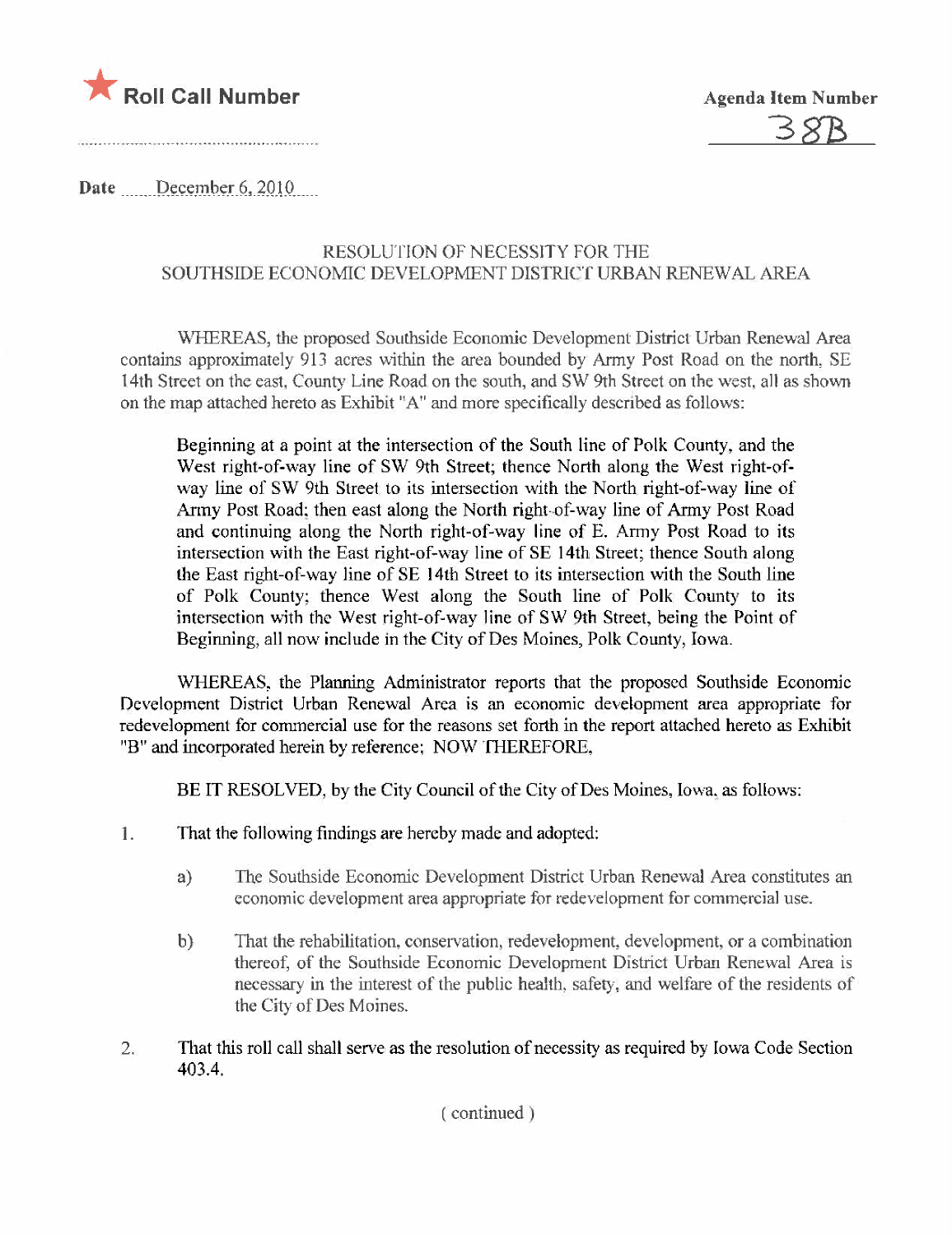

Date December 6, 2010



 $\overline{2}$ 

MOVED by to adopt.

FORM APPROVED:

A K Brown Roger K. Brown

Assistant City Attorney C:\Rog\Eco Dev\SE District\RC Res of Necessity doc

Attachments: Exhibit "A" - Map Exhibit "B" - Report of Planning Administrator

| <b>COUNCIL ACTION</b> | <b>YEAS</b> | NAYS: | <b>PASS</b> | <b>ABSENT</b>   | <b>CERTIFICATE</b>                                                                                                                                    |  |  |
|-----------------------|-------------|-------|-------------|-----------------|-------------------------------------------------------------------------------------------------------------------------------------------------------|--|--|
| <b>COWNIE</b>         |             |       |             |                 |                                                                                                                                                       |  |  |
| <b>COLEMAN</b>        |             |       |             |                 | I, DIANE RAUH, City Clerk of said City hereby<br>certify that at a meeting of the City Council of<br>said City of Des Moines, held on the above date, |  |  |
| <b>GRIESS</b>         |             |       |             |                 |                                                                                                                                                       |  |  |
| <b>IIENSLEY</b>       |             |       |             |                 | among other proceedings the above was adopted.                                                                                                        |  |  |
| <b>MAHAFFEY</b>       |             |       |             |                 |                                                                                                                                                       |  |  |
| <b>MEYER</b>          |             |       |             |                 | IN WITNESS WHEREOF, I have hereunto set my                                                                                                            |  |  |
| <b>MOORE</b>          |             |       |             |                 | hand and affixed my seal the day and year first<br>above written.                                                                                     |  |  |
| <b>TOTAL</b>          |             |       |             |                 |                                                                                                                                                       |  |  |
| <b>MOTION CARRIED</b> |             |       |             | <b>APPROVED</b> |                                                                                                                                                       |  |  |
|                       |             |       |             |                 |                                                                                                                                                       |  |  |
|                       |             |       |             |                 |                                                                                                                                                       |  |  |
| Mayor                 |             |       |             |                 | City Clerk                                                                                                                                            |  |  |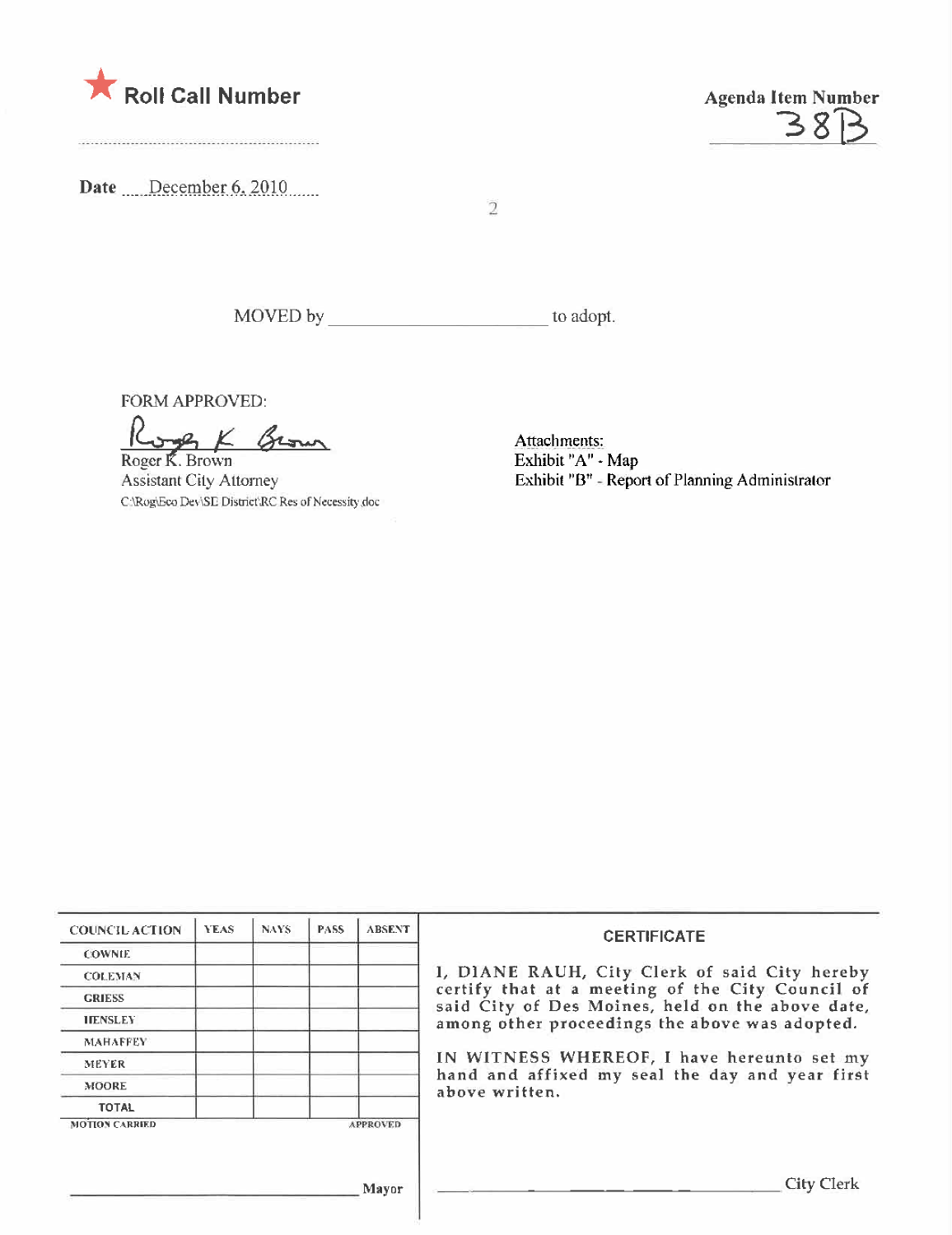December 1, 2010

To the Honorable Mayor and City Council for the City of Des Moines:

RE: PLANNING ADMINISTRATOR'S REPORT ON DESIGNATION OF PROPOSED SOUTHSIDE ECONOMIC DEVELOPMENT DISTRICT URBAN RENEWAL PLAN

The City of Des Moines is proposing to designate an urban renewal area with a tax increment finance district component for the Southside Economic Development District, which will consist of the area between SW  $9<sup>th</sup>$  Street, Army Post Road, SE 14<sup>th</sup> Street and County Line Road.

The purpose of this urban renewal plan is to enhance private development within this area through provision of infrastructure and related public improvements and economic development financial assistance that will be financed, in part, with the tax increment revenues generated in the urban renewal area.

The urban renewal area to be created and known as the Southside Economic Development District Urban Renewal Area contains approximately 913 acres. A map is shown below.

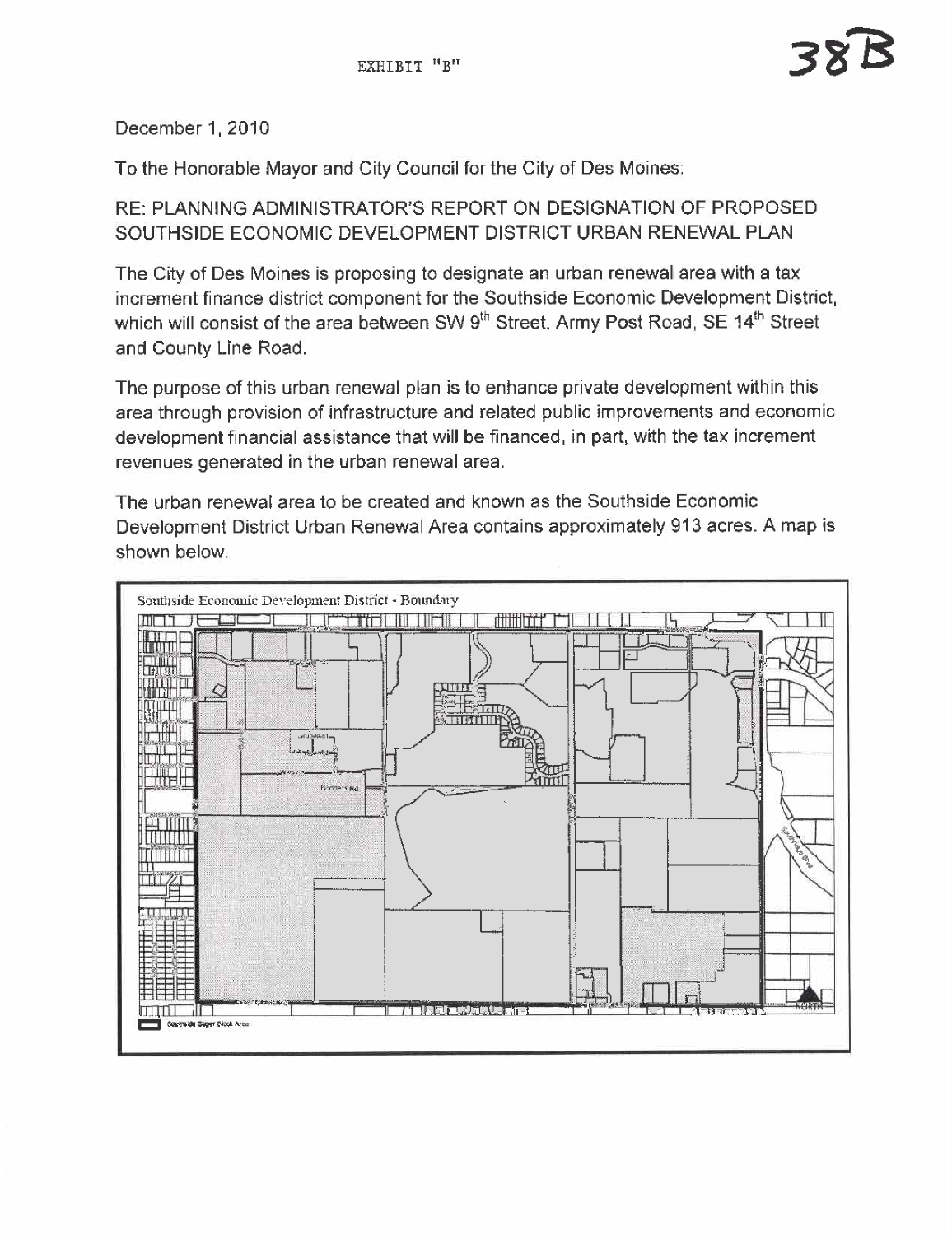# BOUNDARY DESCRIPTION

The boundary for this area includes existing local and regional commercial uses, publically owned uses, parkland/open space, medium density residential and single family residential. The area is generally located between SW 9<sup>th</sup> Street, Army Post Road, SE 14<sup>th</sup> Street and County Line Road. The legal description for the urban renewal area can be found as attachment "8" of the urban renewal plan.

# BASIS FOR URBAN RENEWAL

In the State of Iowa, a city may designate an urban renewal area by following the requirements specified in Chapter 403, Code of Iowa, which requires the area to contain one or more of the following conditions:

- Slum and /or blighted conditions
- . Economic development area due to its appropriateness for commercial or industrial enterprises, for public improvements related to housing and residential development, or construction of housing and residential development for low and moderate income families, including single and multifamily housing

In accordance with the Code of Iowa, it is determined that the Southside Economic Development District Urban Renewal Area qualifies as an economic development area due to its appropriateness for the development of commercial enterprises by attracting new private commercial development while retaining and expanding the existing commercial tax base and employment opportunities.

# CONFORMANCE WITH COMPREHENSIVE PLAN

The Southside Economic Development District Urban Renewal Plan proposes reinvestment in and enhancement of a regional retail, cultural and recreational area, promoting revitalization and regeneration in both private sector businesses and public assets. It is recognized that there will be updates and amendments to the Des Moines 2020 Community Character Plan, in conjunction with this Urban Renewal Plan. These updates and amendments will provide zoning and land use classifications, as well as standards and regulations consistent with City of Des Moines intentions for this area. A priority of the amendment process will be to provide for the usage of Planned Unit Development zoning and land use regulations for properties located in the Southside Economic Development District.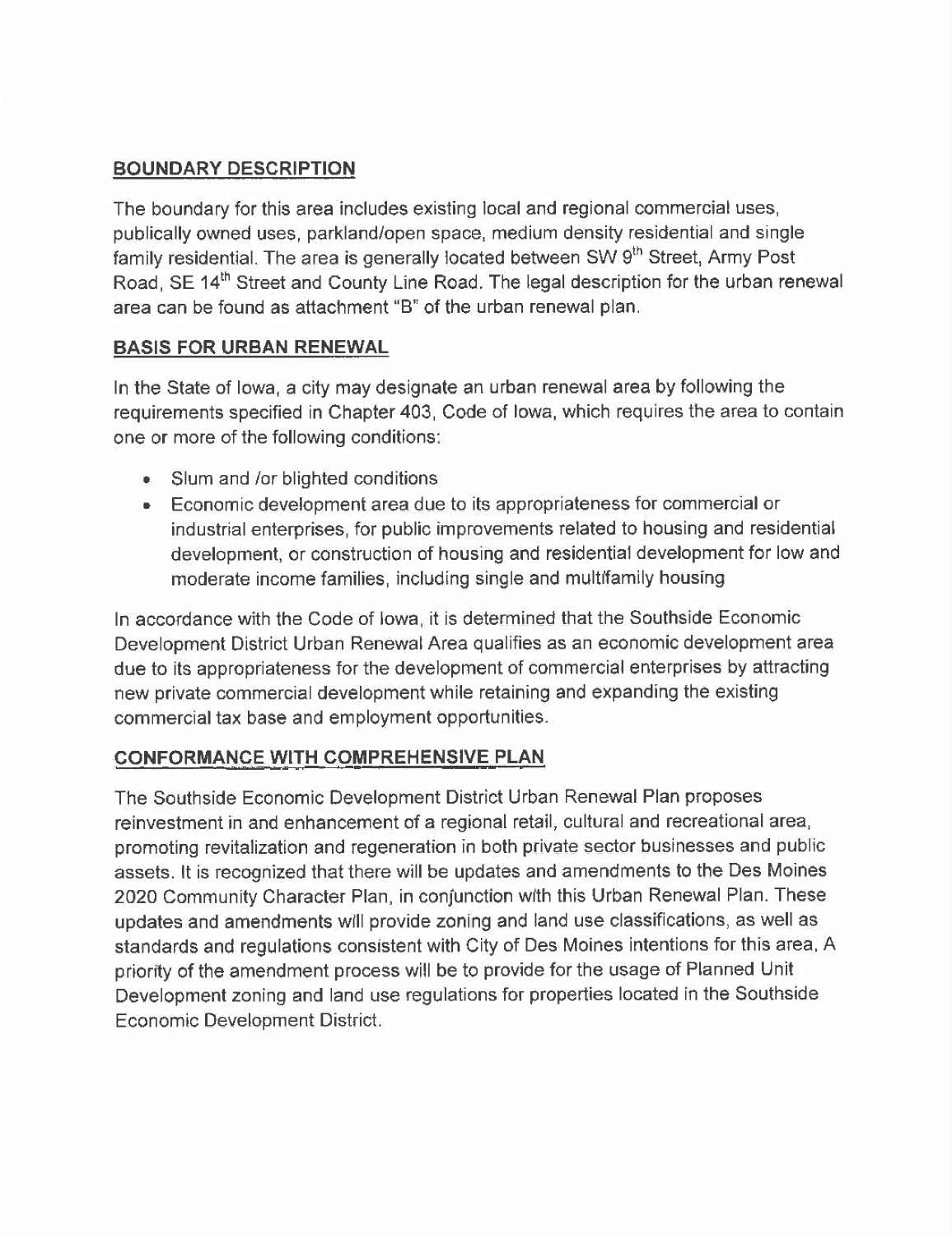#### PLANNING RATIONALE

The proposed Southside Economic Development District Urban Renewal Area is approximately 913 acres in size. The area consists of commercial businesses as well as several recreational features and publically owned properties. Anchor sites for the district are South ridge Mall, Blank Park Zoo and Historic Fort Des Moines. The remainder of the proposed urban renewal area consists of a mix of commercial, office, retail, parkland, residential and open space uses. The Southside Economic Development District contains a combination of existing land uses and features that have historically provided a strong regional retail, recreational and cultural base for the Greater Des Moines Area. Development of suburban retail centers and population shifts have affected the retail pull factor for Southeast Des Moines, which has contributed to increased vacancies, lower building valuation, and difficulty attracting new tenant investment, particularly in Southridge Mall.

In 2006, an extensive planning study including market and demographic analysis was conducted for Southeast Des Moines, the Southside Revitalization Plan. The plan outlined many causal factors for the challenging conditions, including the fragmented nature of many retail sites, which reduces drawing power, and a reduction in the regional secondary market due to increased retail competition. There is a need to respond to these factors and conditions with targeted planning efforts and the strategic use of economic development tools, to maximize the area's ability to continue to be regionally competitive and create growth in valuation for the City of Des Moines. In addition, there is a need to continue maintaining and revitalizing features like the Blank Park Zoo and Historic Fort Des Moines, to encourage sustained attendance that also results in patronage of area businesses and services. In 2009, the City of Des Moines completed the SuperBlock Master Plan, which focused on the need to enhance and revitalize the recreational and cultural amenities that are located between SW 9<sup>th</sup>, Army Post Road, SE 14<sup>th</sup> Street and County Line Road, and to encourage new commercial investment in the area. The comprehensive nature of these plans, combined with significant input from the residential and business communities of Southeast Des Moines, provide substantial basis for developing an urban renewal plan for this area.

It is appropriate to designate the Southside Economic Development District as an Urban Renewal Area based on its economic development potential, and the need to facilitate and guide both new investment and revitalization. The creation of this Urban Renewal Area will allow for the use of tax increment financing to assist with infrastructure improvements and economic development financial assistance as needed. This will result in new business opportunities and employment, benefit the area, and provide increased tax base for the City of Des Moines.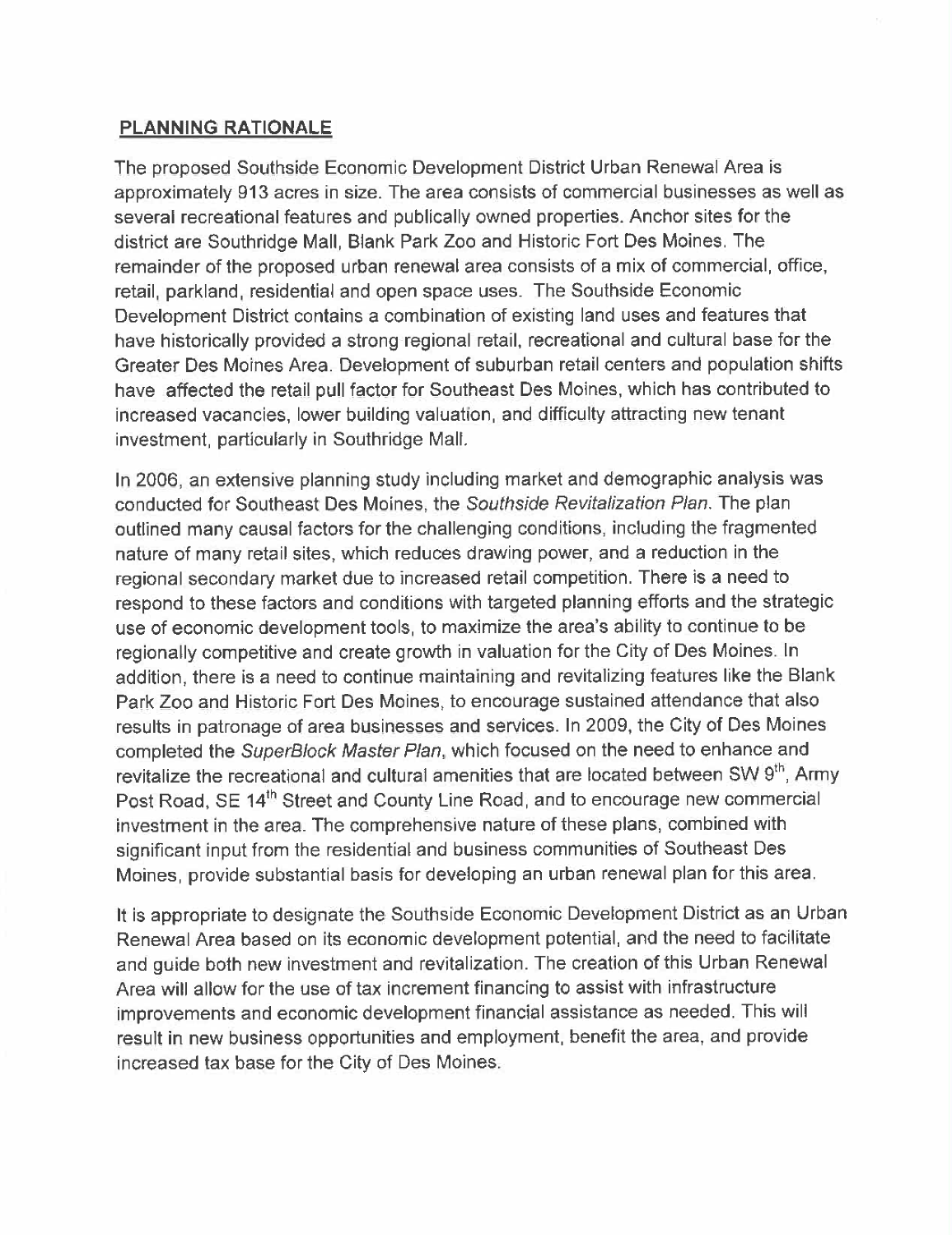### SUMMARY

The Southside Economic Development District has significant existing challenges, including decreasing occupancies, building vacancies, underutilized and vacant parcels, low building valuations, and the need for further infrastructure improvements to sites such as the Blank Park Zoo and other recreational and parkland features to facilitate new investment and regional competitiveness. As a destination retail and service center with unique recreational and cultural amenities, every effort should be made to plan and guide the highest level of quality and value in new development for this area. The adoption of this plan and the implementation of its goals and objectives will begin to provide the framework, guidelines and incentives needed for this to occur.

UC. Michael G. Ludwig

Planning Administrator